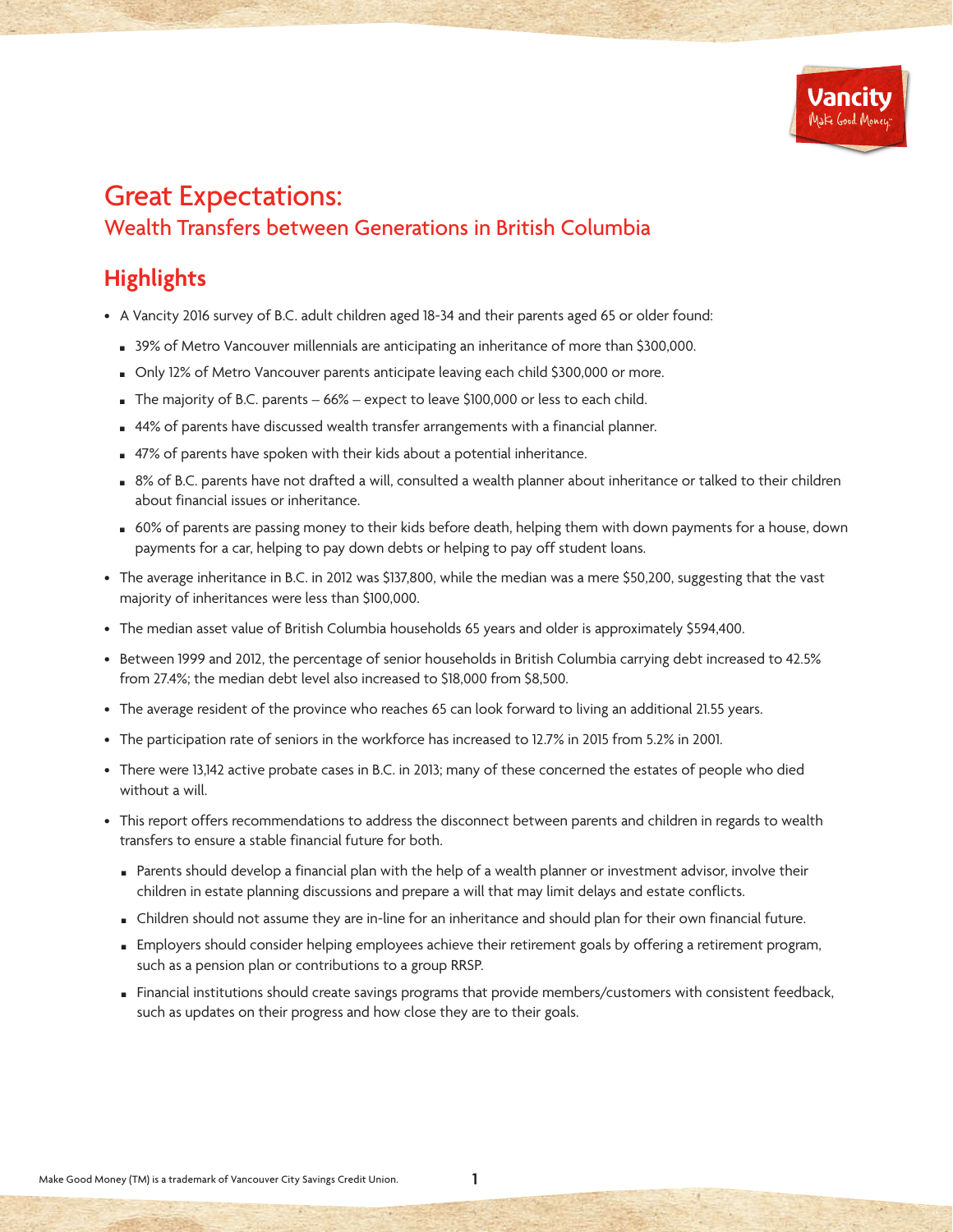### **Introduction**

British Columbia consistently ranks among the best places in the world to live, with a high quality of life that attracts retirees from across Canada and around the world. Yet the rapid rise in house prices in Metro Vancouver, and shifting economic prospects in many other parts of the province, have left Millennials – the generation now aged 18 to 34 – in a cash crunch. While many have good jobs that express their personal values, many still struggle to afford a home let alone save for retirement.

Often, it's their parents – the Baby Boomer generation, now entering retirement – that are tipped as being their financial saviours. The so-called "Bank of Mom and Dad" is sitting on \$157 billion worth of clear-title real estate in the Lower Mainland alone, and many have also accumulated significant nest eggs.<sup>1</sup>

But will they really bankroll the younger generation? Or are other priorities attracting their attention?

A 2016 Vancity survey, conducted by Insights West, found that British Columbia residents aged 65 years and older aren't planning to provide the windfall their children will need to afford a comfortable retirement. And it found Millennials are greatly overestimating the financial capacity their parents will have at the end of life.

Worse, no one's talking about it.

## **Concerned parents, confident kids**

The Vancity survey found that 73% of children are confident that their parents have the financial resources to support themselves the rest of their lives. This is far more confident than parents are regarding their kids' financial

security, with just 60% of parents confident in their children's financial future.

Coincidentally, 60% of parents surveyed reported having assisted children in paying off debts (including student loans) or providing assistance towards a down payment for a home or vehicle. Just 25% of children in B.C. reported receiving no support.

Counterintuitively, parents in areas other than Metro Vancouver and Vancouver Island were more likely to assist their children, although there wasn't a significant difference in the percentage of children who reported having received assistance. This possibly reflects the greater concern parents in the rest of B.C. have for the financial future of their children, with half voicing a lack of confidence in their kids having sufficient income and assets to last the rest of their lives. This compares to 38% in Metro Vancouver.

Resolving debts was the key reason that parents reported providing assistance, followed by a down payment on a house – save in Metro Vancouver, where parents typically helped with vehicle down payments more often than down payments for property. Curiously, children reported that debts, followed by student loans in the rest of B.C., then housing in Vancouver and on Vancouver Island, were the biggest reasons for receiving assistance – a possible indication of the financial concerns that loom largest for them as they try to make ends meet.

The assistance is something children may well continue to benefit from.

About 92% of parents expect to leave something for their children, although most haven't discussed it with their future heirs. Just 47% of parents have had "the talk" and even fewer kids – 31% – report having discussed inheritances and wealth transfer with their parents.

#### **Parents (BC) Region Metro Vancouver Vancouver Island Rest of BC** Providing money for a down payment on a home 25% 20% 27% 46% Providing money for a down payment on a car 22% 24% 24% 15% Helping out with your debts 34% 32% 31% 54% Paying off student loans 20% 18% 20% 23% None of these 40% 40% 39% 31%

#### **Pay-outs: parents provide key financial support to children**

### **Pay-outs: children benefit from key financial support from parents**

|                                                 | <b>Kids</b><br>(BC) | Gender |      | Region             |                     |               |
|-------------------------------------------------|---------------------|--------|------|--------------------|---------------------|---------------|
|                                                 |                     | Female | Male | Metro<br>Vancouver | Vancouver<br>Island | Rest of<br>ВC |
| Providing money for a down<br>payment on a home | 25%                 | 19%    | 39%  | 22%                | 25%                 | 27%           |
| Providing money for a down<br>payment on a car  | 19%                 | 9%     | 39%  | 21%                | 12%                 | 25%           |
| Helping out with your debts                     | 39%                 | 28%    | 58%  | 38%                | 47%                 | 31%           |
| Paying off student loans                        | 28%                 | 30%    | 26%  | 14%                | 20%                 | 30%           |
| None of these                                   | 25%                 | 26%    | 23%  | 31%                | 25%                 | 30%           |

Source: Vancity survey conducted by Insights West.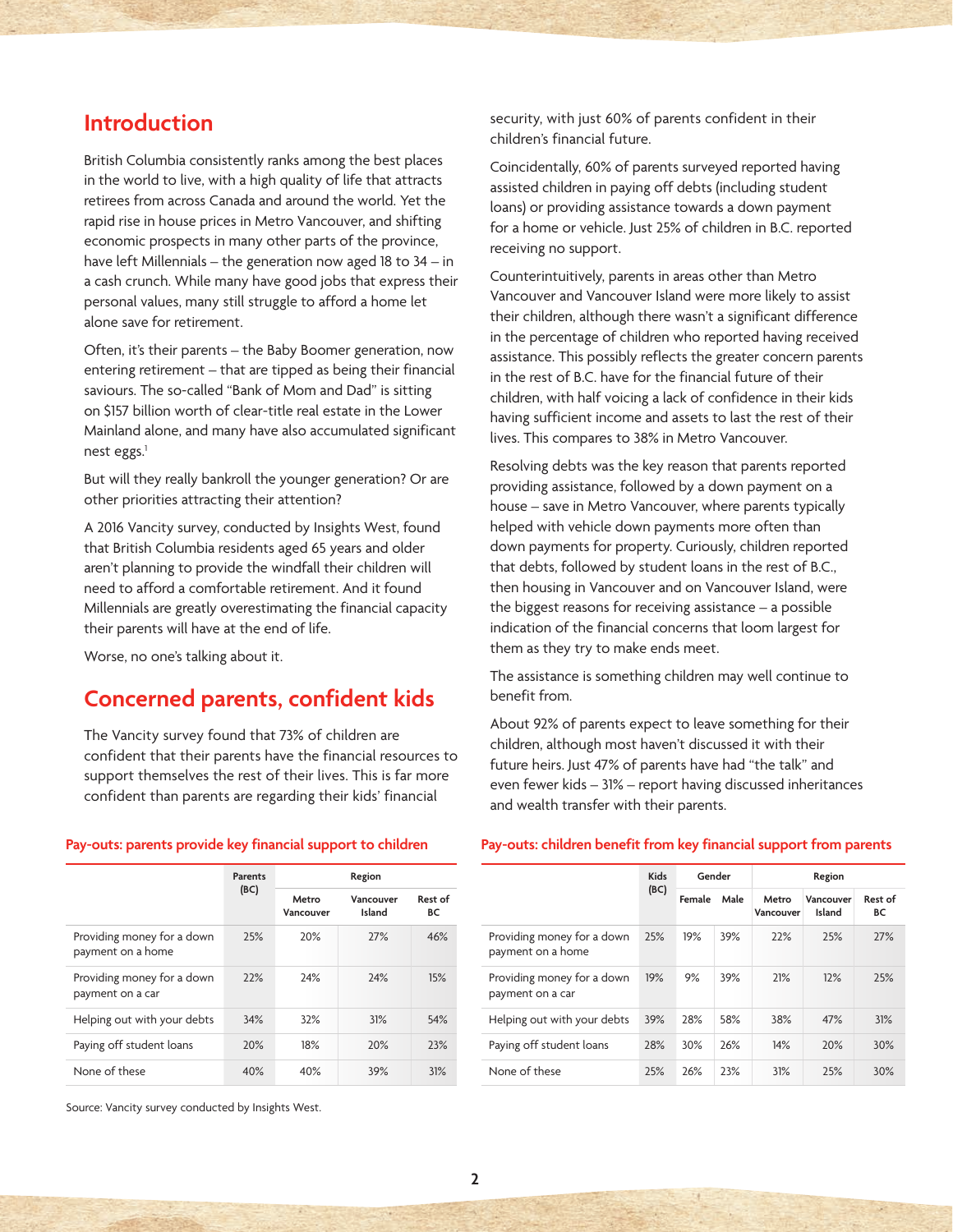#### **Willing, but rich? Expectations split on how much will be inherited**



#### **Metro Vancouver**



[Source: Vancity survey conducted by Insights West.](https://www.vancity.com/AboutVancity/News/MediaReleases/BCWealthTransfer-Feb29-2016/Tables_Vancity_Inheritance_28Jan2016.xlsx)

But oh, they can dream: 78% of children anticipate a legacy from their parents, and 28% anticipate inheriting more than \$300,000. Hopes are even higher in Metro Vancouver, where 39% of children anticipate receiving \$300,000 or more after their parents pass away.

Small wonder children are so confident in their parents' future.

Parents, perhaps bearing in mind their own inheritances as well as the cost of their golden years, have more modest expectations. Just 8% of parents anticipate leaving each child a legacy of \$300,000 or more, while the majority – 66% – expect to leave \$100,000 or less to each child. Even parents in Metro Vancouver, sitting on all that clear-title real estate, aren't anticipating massive legacies: 12% expect to leave \$300,000 or more, while 60% expect to leave \$100,000 or less.

Children who are banking on a legacy might find a different future bequeathed to them.

## **Wealth is fleeting**

The survey's findings mesh with the latest available statistics regarding household finances.

According to Statistics Canada, the median asset value of British Columbia households 65 years and older is approximately \$594,400.<sup>2</sup> Complementing this is a median annual income of \$25,000 to \$30,000 per senior (or \$50,000 to \$60,000 per household).<sup>3</sup>

Those numbers provide a broad picture of the finances of seniors, but no indication of distribution by age group – something that would be helpful given that BC Stats estimates the average resident of the province who reaches 65 can look forward to living an additional 21.55 years. By sex, this works out to 20.14 years for men and 22.86 years for women.4 While little data exist regarding how people spend their money in retirement, the Statistics Canada *Survey of Financial Security* suggests that assets held by households diminish in retirement, perhaps most significantly as seniors downsize into a smaller property.

True, the assets of those 65 years and older have generally increased. In 1999, for example, senior households in B.C. held \$356,000 worth of assets each. However, it's less than those of working-age households. The split is most apparent when the assets of seniors are compared to those of the 55 to 64 age group, those in the decade just before retirement. That group reported \$671,800 in the 2005 survey and \$958,000 in 2012, a sharp contrast to the \$594,000 worth of assets that seniors – some of whom would have been in the younger age group in 2005 – held.

And what of the seniors whose assets passed to their children in 2012?

Statistics Canada indicates that the average inheritance in B.C. that year was \$137,800, while the median was a mere \$50,200, suggesting that the vast majority of inheritances were less than \$100,000.<sup>5</sup>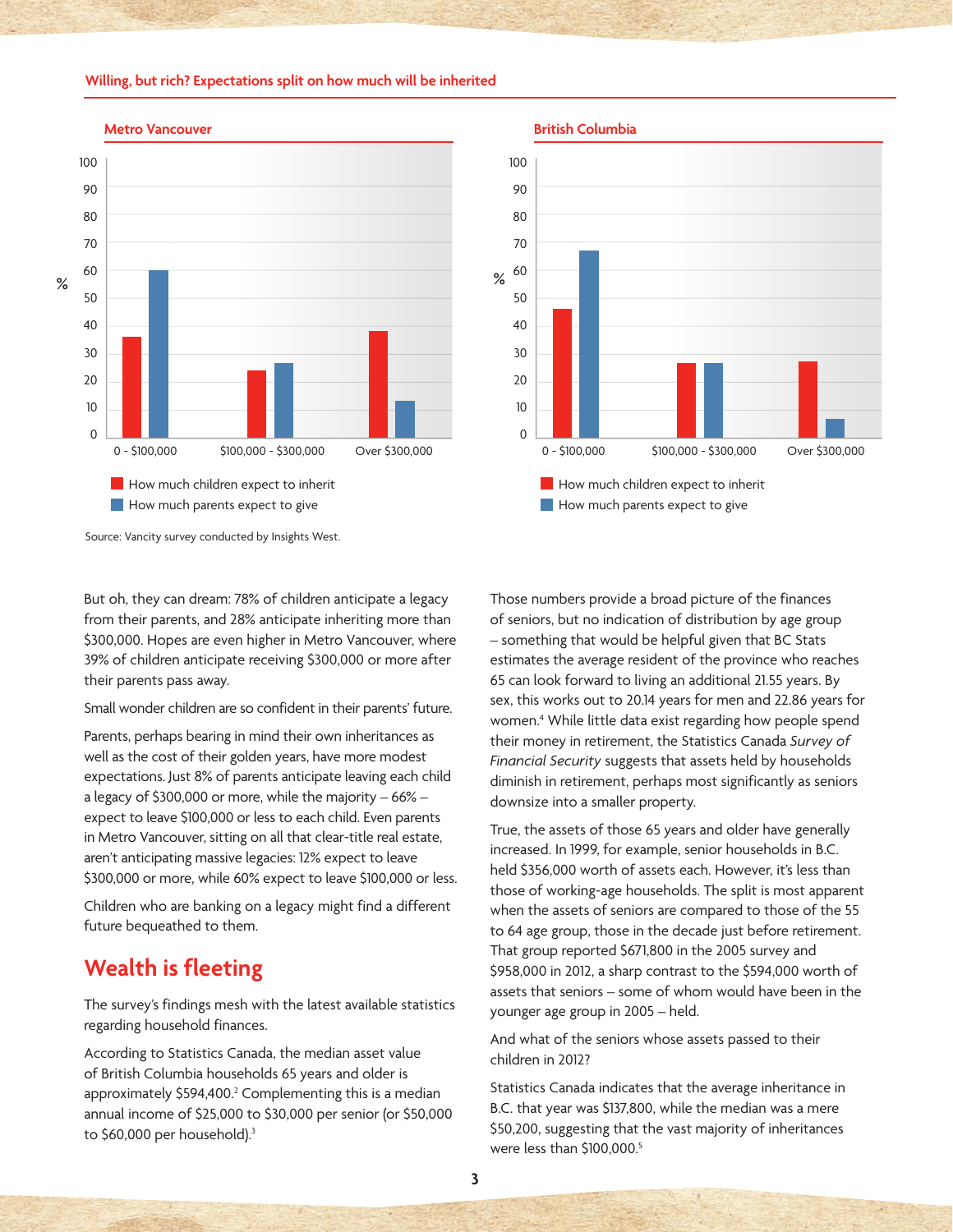That's no ticket to riches. As the Canadian Centre for Policy Alternatives observes in a recent report: "Inheritance seems to make for a poor explanation of the wealth increase for those in their twenties and thirties since 1999."6

### **Assets under pressure**

What does this mean for the future of inheritances?

While some have asked if inheritances could become a thing of the past, that seems unlikely.7 The skyrocketing value of property holdings in British Columbia, particularly in Metro Vancouver, promises to buoy estate values in the province, and the need for residents to make plans for their disposition. Increased property values could lead to potentially larger inheritances for children. However, as parents live longer and the cost of living continues to increase, some may look to utilize the high value of their homes and pull equity out of their properties to fund retirement. As a result, heirs need to be aware that any legacy they receive is likely to be the result of property rather than financial assets, and could fluctuate substantially as a result of real estate market conditions. Heirs need to plan accordingly.

Statistics suggest that financial assets could come under pressure and may well be the least likely to be passed on. On the one hand, broad analyses suggest that one can withdraw 4% annually from one's nest egg without running out of cash; that is, a two-person household should have stashed away \$1.5 million (or \$750,000 per person), if they're living off savings alone. Most people have accumulated about half that amount, however, and many people anticipate some kind of employment income after they reach 65 (In 2012, the federal government also increased the mandatory retirement age to 67.). Statistics Canada reports that the participation rate of seniors in the workforce has increased to 12.7% in 2015 from 5.2% in 2001.8

Moreover, the current generation of seniors is used to enjoying life and shows no signs of stinting on the good things.

"Today, Boomer households, aged 50 to 69, account for about 40% of total consumer expenditures, and even a decade from now, they'll still account for about 25% of total expenditures," observes Dave Norris of Environics Analytics, explaining that the emerging generation of seniors manage their wealth very differently from those of their parents, who were typically more frugal and value-oriented.

"As the wealthiest generation in history, they're more in control of the direction of their future and will be more demanding of products and services targeted to their needs," Norris says. "They have less of a sense of duty to others and are more focused on their own interests as they live out their older years, many in relatively good health."9

#### **B.C. seniors in the workforce**

Labour force participation after 65 continues to increase



Source: Statistics Canada. Table 282-0002 - Labour force survey estimates (LFS), by sex and detailed age group, annual (percentage unless otherwise noted) (accessed: February 01, 2016)

To meet their needs, Boomers are more willing than any previous generation of seniors to use credit to maintain their accustomed lifestyle.

Between 1999 and 2012, the percentage of senior households in British Columbia carrying debt increased to 42.5% from 27.4%; the median debt level also increased to \$18,000 from \$8,500.<sup>10</sup>

On the plus side, household net worth has increased thanks to the growth in assets, which has outstripped debt accumulation. This is good news for there being an estate to pass to heirs.

However, what living doesn't take, the tax collector might.

B.C. charges a probate fee of 0.6% on the first \$25,000 of value of estates assessed at \$25,000 and greater, and 1.4% of any value in excess of \$50,000. In addition, capital gains taxes are payable on the deemed disposition of assets, such as investment properties, stocks and mutual funds held in non-registered accounts. Registered investments such as Registered Retirement Savings Plans (RRSPs) and Registered Retirement Income Funds (RRIFs) are accounted as income unless designated for a tax-preferred beneficiary, typically a spouse; this can easily push the deceased's income into the highest possible tax bracket. Combined, these charges can significantly reduce an estate's value without skilled financial planning, which, even then, can only mitigate their impact.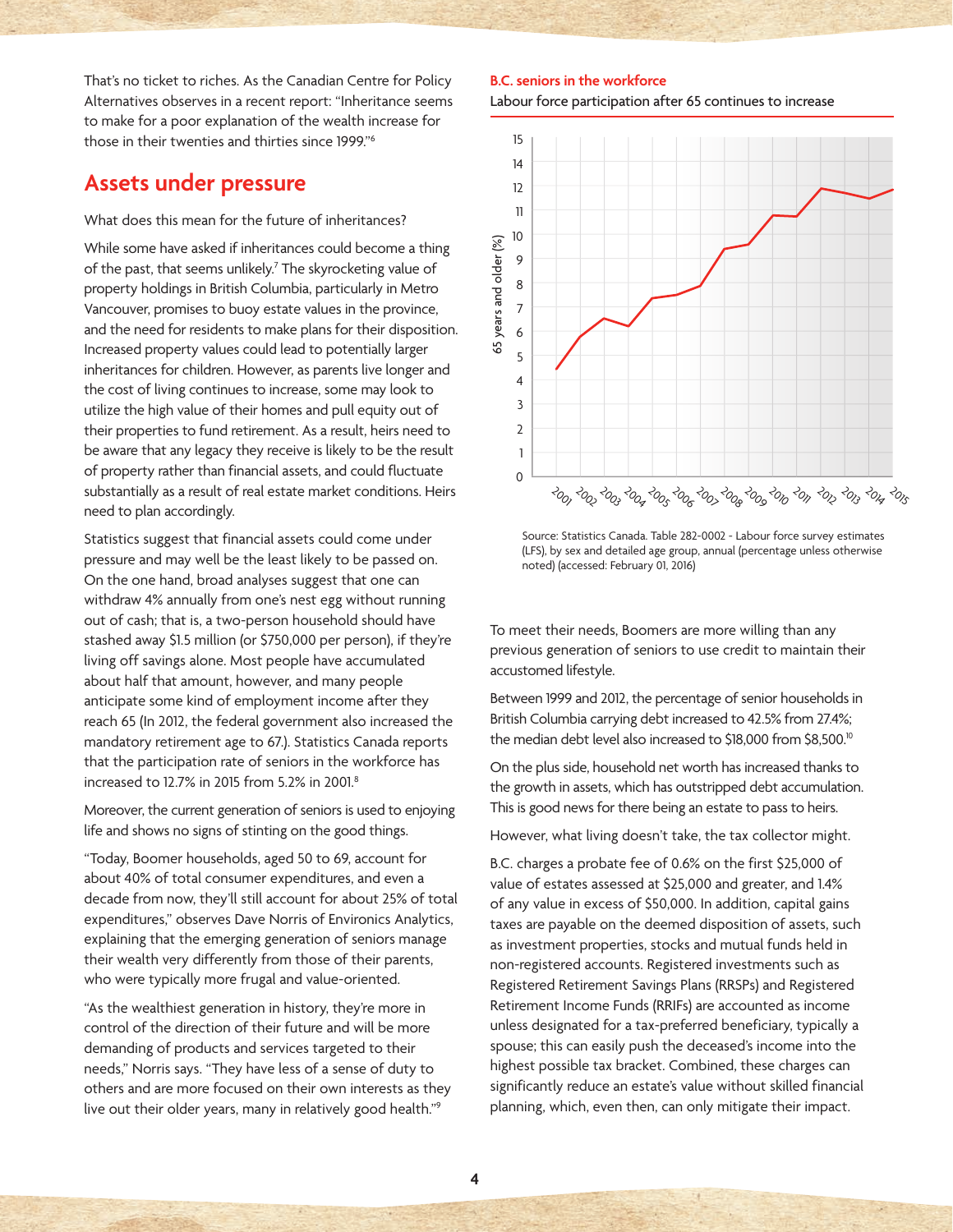The old adage that death and taxes are the two certainties of life ring true, and with so many variables in play, seniors and their children both need to be aware of what's at stake.

### **A will, and a way forward**

The results of the survey suggest that all generations need to talk more about wealth transfer and succession planning. Simply writing a will that provides for survivors isn't enough to guarantee their future; and children need to be more engaged in the process, both as potential executors of their parents' estates, and to dispel any unreasonable expectations they might have. Being prepared for an inheritance, and knowing what it entails, is also a first step towards managing it wisely, and preparing to leave a legacy for their own children.

Preparation and transparency also reduces the potential for delays in distributing and challenges regarding estates. Statistics Canada reports that there were 13,142 active probate cases in B.C. in 2013.<sup>11</sup> Many of these concerned the estates of people who died intestate – that is, without a will. A will by itself doesn't avoid trouble; however, challenges of a will's provisions rank as the fifth most common kind of claim in Canada, and the fourth most expensive cause to launch, consuming \$35,000 a case.<sup>12</sup> With the majority of inheritances totalling less than \$35,000, drafting a will that clearly and unequivocally states one's intentions can help reduce the risk of conflict and makes good financial sense.

#### **Willing, and able**

Nearly 80% of seniors in B.C. have drafted a will

|                                   | <b>Parents</b> | Region             |                     |                      |  |
|-----------------------------------|----------------|--------------------|---------------------|----------------------|--|
|                                   | (BC)           | Metro<br>Vancouver | Vancouver<br>Island | Rest of<br><b>BC</b> |  |
| Drafted a last will and testament | 78%            | 76%                | 74%                 | 85%                  |  |

Source: Vancity survey conducted by Insights West.

The majority of seniors in B.C. have wills, with the Vancity commissioned poll finding that 78% of those aged 65 years and more have one drafted. Yet only 47% have talked to their children about wealth transfer, and even fewer, 44%, have discussed arrangements with a financial planner. Yet planning for the divestment or transfer of assets is just as important as the preparation for acquiring them. While governments encourage people to save for retirement, less has been said about transferring whatever's left over. Similarly, the financial institutions that support people in achieving their financial goals have an opportunity to encourage people

to look beyond acquiring assets to possible exit strategies, including both the divestment and transfer of assets – not only in the case of death, but marital breakdown and other critical events. This encouragement would make the transfer of wealth a natural aspect of personal financial planning, whether people are developing an RRSP, purchasing property or seeking financing for their business.

### **Recommendations**

### **Plan, Talk and Save**

The transfer of wealth from the Baby Boomer generation to the millennial generation is expected to be the biggest transfer of wealth in history, with trillions of dollars of assets set to be shifted worldwide. With such large dollar amounts and enumerations being quoted, it's not hard to develop exaggerated expectations of one's own. Vancity's survey found that there is a significant disconnect between parents and children in regards to the expectations and realities of potential inheritances. While children can expect to receive an inheritance in most cases, they significantly overestimate the financial capacity that their parents will have at the end of their life.

Developing a clear dialogue and understanding between parents and children is an important step in planning for a successful financial future. Yet, the responsibility does not solely fall on parents and children, financial institutions and employers can do a better job to ensure that both parents and children are prepared for their financial futures.

#### **Parents**

- **Talk to a wealth planner or investment advisor.** Develop a financial plan with the assistance of a financial planner or other trusted advisor and review it regularly. Starting a conversation with a trusted advisor and understanding your current financial reality is the first step in preparing for a wealth transfer.
- **Review your finances to gauge your future financial needs.** Planning for a transfer of wealth begins with an expectation of having wealth to transfer. Regularly reviewing your finances will help fine-tuning your understanding of how much you may have available for retirement and wealth transfers in the future.
- **Involve your children in estate planning discussions.** It is important to start a dialogue about inheritances with your children, as delaying "the talk" can have a detrimental effect on your children's own financial planning. A clear line of communication with your children can also help reduce the risk of delays and estate conflicts in the future.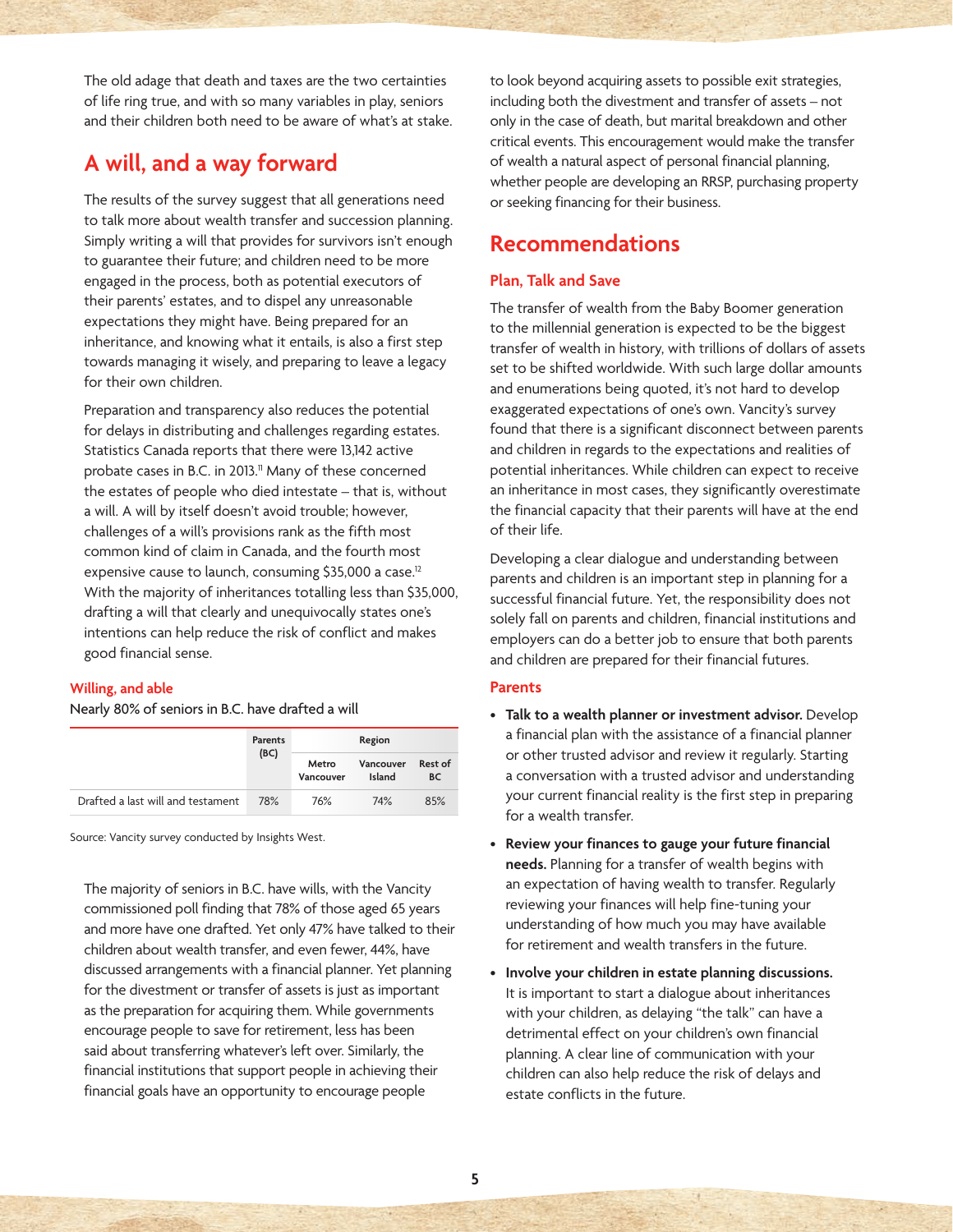• **If you haven't already, draft a will.** Developing a will requires a time commitment and being familiar with one's legal obligations to a spouse, estranged spouse, children, and other dependents. But it is well worth the time and effort. A will is the most effective way to tell others how you want your estate distributed. Drafting a will can limit delays and potential conflict when an estate is distributed.

### **Children**

• **Don't take a chance, plan for your own financial future.** Don't assume that you are in-line for an inheritance. With parents living longer and fluctuating real estate market conditions, there is no guarantee that you will receive a windfall or even a more modest inheritance. Consult a wealth planner or an investment advisor who can help you develop your own financial plan.

### **Employers**

- **Offer an employee retirement program.** Consider helping your employees achieve their retirement goals by offering a retirement program, such as a pension plan or contributions to a group RRSP.
- **Facilitate retirement savings.** Create a simple process for employees to set up automatic contributions to a savings account directly from their paycheque and provide an incentive such as matching a certain portion.

### **Financial Institutions**

- **Run a savings campaign.** Develop and run a campaign that encourages members/customers to set up automatic transfers to a savings account, even if just for a small amount.
- **Provide nudges.** Create a savings program that provides members/customers with consistent feedback, such as updates on their progress and how close they are to their goals.

## **Methodology**

Vancity contracted an independent researcher to undertake secondary research for this report from January 25 to February 5, 2016.

Insights West conducted an online survey for Vancity from January 22 to January 27, 2016. The survey polled 403 adult British Columbians who are "older than 65 and parents of at least one child" and 401 adult British Columbians who are "aged 18-34 and have at least one parent aged 65 and over".

The data has been statistically weighted according to Canadian census figures for age, gender and region in British Columbia. The margin of error – which measures sample variability – is +/- 4.9 percentage points for each sample, 19 out of 20.

*Disclaimer: While Vancity commissioned this report, neither it nor the desk researcher, who conducted the research at Vancity's request, are responsible for the accuracy of the secondary data or information.*